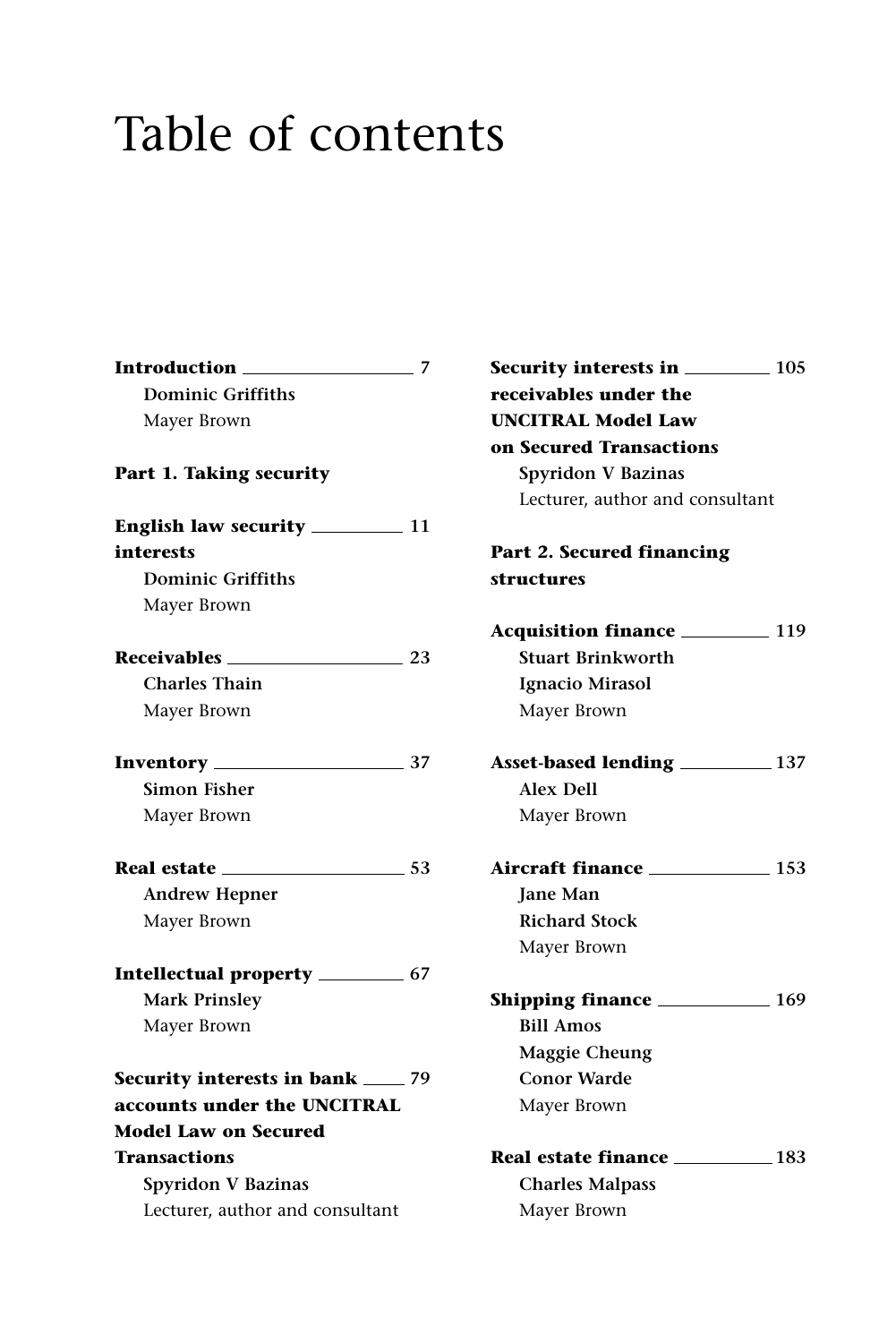| Fund finance 197          |     | <b>Brazil</b>                           | $=$ 306 |
|---------------------------|-----|-----------------------------------------|---------|
| Aimee Sharman             |     | Luis Otero Montes                       |         |
| Mayer Brown               |     | Tauil & Chequer Advogados               |         |
| Islamic finance 215       |     | $Mexico \hspace{2.5cm} 314$             |         |
| <b>Barry Cosgrave</b>     |     | Jan R Boker                             |         |
| Mayer Brown               |     | <b>Ariel Ramos</b>                      |         |
|                           |     | Mayer Brown                             |         |
| Project finance 229       |     |                                         |         |
| <b>Meredith Campanale</b> |     | $Colombia$ 322                          |         |
| Danuta de Vries           |     | Juan Pablo Moreno                       |         |
| Shri Maski                |     | Mayer Brown                             |         |
| <b>Rachel Speight</b>     |     |                                         |         |
| Mayer Brown               |     |                                         |         |
|                           |     | Luis Schrader                           |         |
| Part 3. Emerging markets  |     | Mayer Brown                             |         |
|                           |     |                                         |         |
| - general features        |     | Pablo Gayol                             |         |
| <b>Ashley McDermott</b>   |     | Cecilia Mairal                          |         |
| Mayer Brown               |     | Marval, O'Farrell & Mairal              |         |
|                           |     | Gabriela Sakamoto                       |         |
| Africa 269                |     | Mayer Brown                             |         |
| Ian Coles                 |     |                                         |         |
| <b>Alban Dorin</b>        |     | <i>Chile</i> $\qquad \qquad \qquad$ 336 |         |
| Mayer Brown               |     | Loreto Ribera                           |         |
|                           |     | Carey y Cía                             |         |
| Central and Eastern 291   |     | Gabriela Sakamoto                       |         |
| <b>Europe</b>             |     | Mayer Brown                             |         |
| Claudia Chiper            |     |                                         |         |
| <b>Robert David</b>       |     | <b>Part 4. Additional features</b>      |         |
| Przemek Kozdój            |     | and developments                        |         |
| Katerina Kraeva           |     |                                         |         |
| <b>Wolf Theiss</b>        |     |                                         |         |
|                           |     | <b>Gary Silverman</b>                   |         |
| Latin America             | 305 | Mayer Brown                             |         |
| Overview                  |     |                                         |         |
| Maria Alevras-Chen        |     |                                         |         |
| Douglas A Doetsch         |     |                                         |         |
| Mayer Brown               |     |                                         |         |
|                           |     |                                         |         |